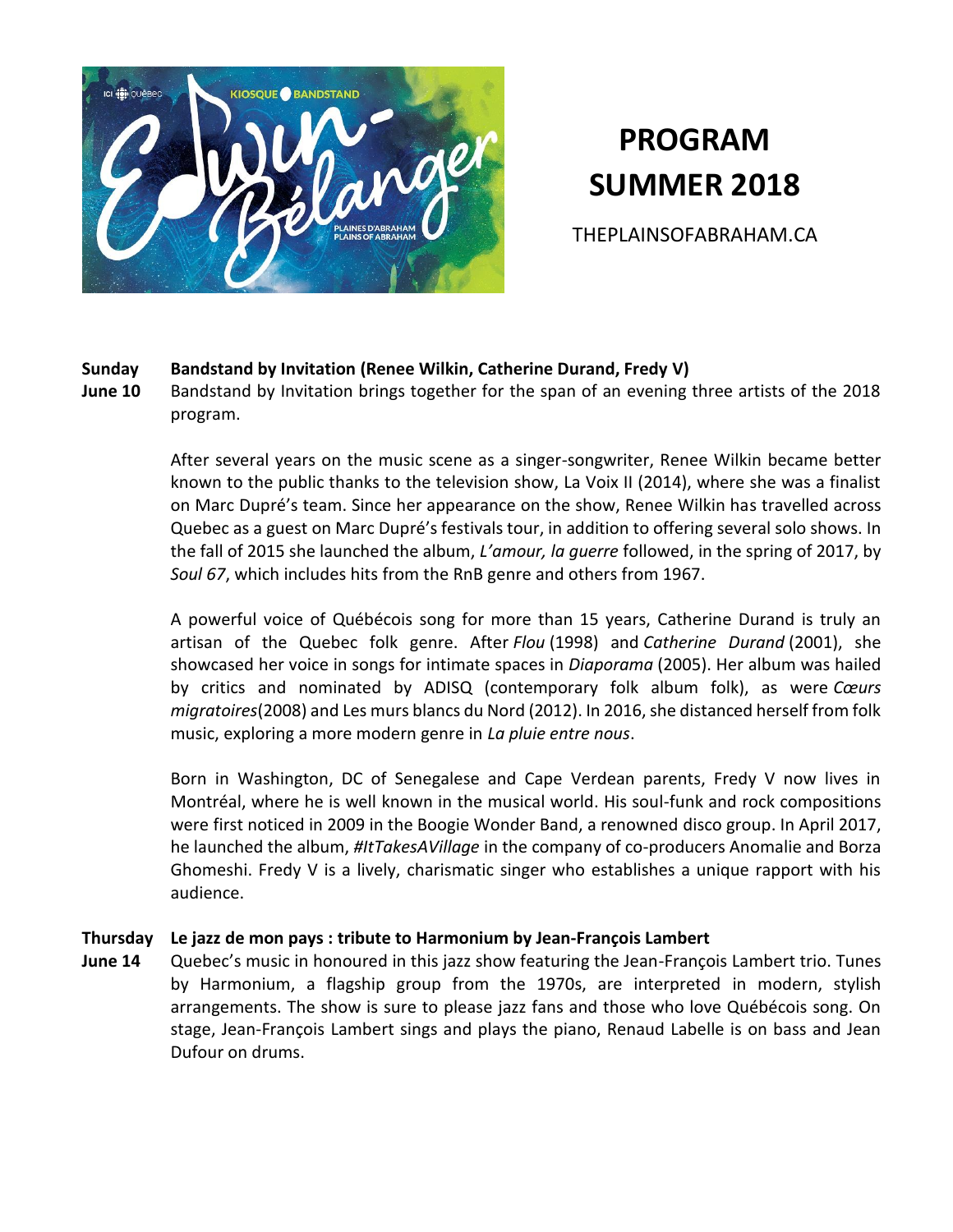#### **Friday The Fat Cats**

**June 15** The Fat Cats were formed by merging The Swing Kids and Jivecity, two groups active for more than a decade in shows and events in Quebec. This group with a retro look stands out with lively presentations that combine Rock & Roll, swing and pop music. From Elvis Presley and Katy Perry to the Beach Boys, the group includes current hits in their repertoire, putting their own unique spin on each.

#### **Saturday In Trance : tribute to Scorpions**

**June 16** Driven by the desire to give hard-rock fans the opportunity to relive the unforgettable shows offered by the Scorpions, In Trance has made it their mission to showcase the various musical styles of the Scorpions from their début in 1965, and more precisely the 1980s and thereafter. In Trance closely mirrors the Scorpion's musical material and also re-creates their rapport with their audience.

#### **Sunday Renee Wilkin**

**June 17** After several years on the music scene as a singer-songwriter, Renee Wilkin became better known to the public thanks to the television show, La Voix II (2014), where she was a finalist on Marc Dupré's team. Since her appearance on the show, Renee Wilkin has travelled across Quebec as a guest on Marc Dupré's festivals tour, in addition to offering several solo shows. In the fall of 2015 she launched the album, *L'amour, la guerre* followed, in the spring of 2017, by *Soul 67*, which includes hits from the RnB genre and others from 1967.

# **Thursday Gill & Gang Goes Country**

**June 21** Building on the success of the Karma Kameleons, Moondance Orchestra and The Singing Pianos, Gill Poitras puts on his boots and hat and plays the guitar, returning to his roots near the American border and leading the public to the streets of Nashville, where country-pop dominates the musical landscape. An amazing and catchy group!

#### **Friday Catherine Durand**

**June 22** A powerful voice of Québécois song for more than 15 years, Catherine Durand is truly an artisan of the Quebec folk genre. After *Flou* (1998) and *Catherine Durand* (2001), she showcased her voice in songs for intimate spaces in *Diaporama* (2005). Her album was hailed by critics and nominated by ADISQ (contemporary folk album folk), as were *Cœurs migratoires*(2008) and Les murs blancs du Nord (2012). In 2016, she distanced herself from folk music, exploring a more modern genre in *La pluie entre nous*.

#### **Thursday Mehdi Cayenne**

**June 28** Winner of three awards during the Gala Trille Or 2017, Medhi Cayenne is an artist from Algeria who settled in the Ottawa-Gatineau area. His repertoire includes lively but poetic songs influenced by punk, folk-rock, pop and funk styles. His eclectic, minimalist and evocative approach are clearly evident in his last three albums, *Luminata* (2011), *Na Boo* (2013) and *Aube* (2015).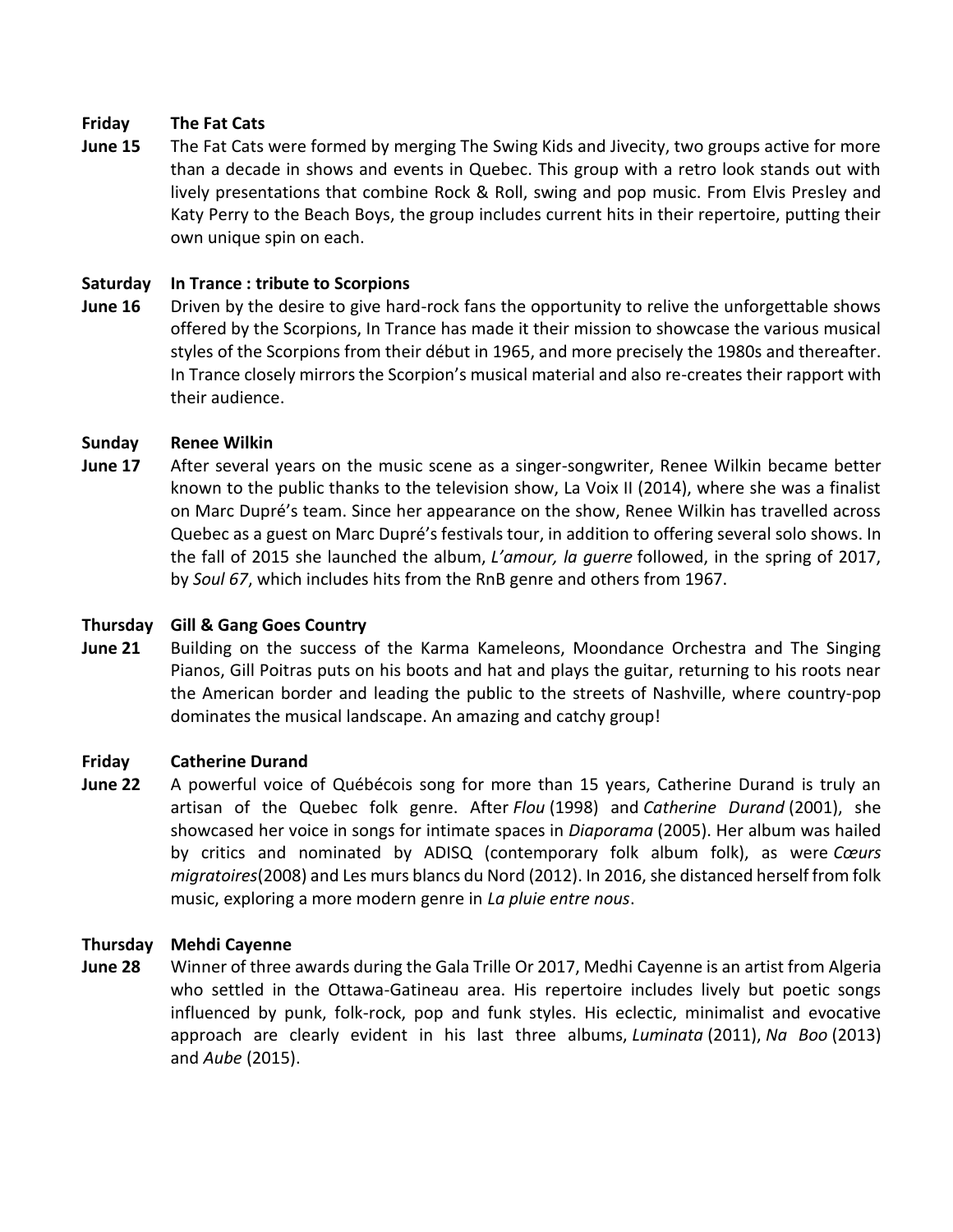#### **Friday Daran**

**June 29** Daran stands out in the French pop-rock landscape and is easily recognizable by the quality of his voice, guitars, lyrics and style. Music research is his permanent quest and his records attest to his evolution. With his 10th album, *Endorphine*, Daran presents songs in the purest tradition of pop-rock, to which he had accustomed his audiences in the past.

#### **Saturday Fredy V**

**June 30** Born in Washington, DC of Senegalese and Cape Verdean parents, Fredy V now lives in Montréal, where he is well known in the musical world. His soul-funk and rock compositions were first noticed in 2009 in the Boogie Wonder Band, a renowned disco group. In April 2017, he launched the album, *#ItTakesAVillage* in the company of co-producers Anomalie and Borza Ghomeshi. Fredy V is a lively, charismatic singer who establishes a unique rapport with his audience.

# **Thursday JW Jones**

**July 19** Winner of the *International Blues Challenge* (2017), JW Jones is a blues artist well known for his high-energy shows. Since his debut, he has launched nine albums and performed in 23 countries on four continents. In 2015 and 2016, he gave over 100 shows per year, including five performances with Buddy Guy and two with Canned Heat. Last year, he also opened several shows for George Thorogood & The Destroyers.

#### **Friday Angel Forrest**

**July 20** In 2017, her show was chosen as the favourite performance at the Edwin-Bélanger Bandstand. Angel Forrest is well known on the blues scene with 10 albums to her credit, including her most recent, *Electric Love* (2018). She won the Maple Blues Awards for best female singer of the year on several occasions (2013, 2014, 2015 and 2016). She has performed in the company of renowned artists such as the Beach Boys, Dennis De Young and Shawn Philips. This artist with a wide range of vocals promises her audience a lively performance.

#### **Saturday Carine au Micro**

**July 21** Carine was born in Benin and arrived in Quebec in 2004 after having lived in France. She joined the Imani Gospel Singers choir, which offered her a first contact with the musical scene in Montréal. In 2013, she participated in the musical comedy, Mahalia Jackson, just before her solo career took off. Her music is a blend of gospel, jazz, African rhythm and hip-hop.

#### **Sunday Les Bouches Bées**

**July 22** Roxane Filion, Janik V. Dufour and Flavie Léger-Roy began to sing together nearly 10 years ago while at university. After two acclaimed performances at the Montréal International Jazz Festival, the Bouches Bées launched their first album in 2015. The group garnered nine awards with *Au fil des avenues* during the Festival Vue sur la relève. Their famed vocal harmonies are showcased in their second album, *Compte à rebours* (2018), a collection of lyrical folk songs.

# **Thursday Bandstand by Invitation (Jérôme Couture, Annie Blanchard, Dramatik)**

# **July 26**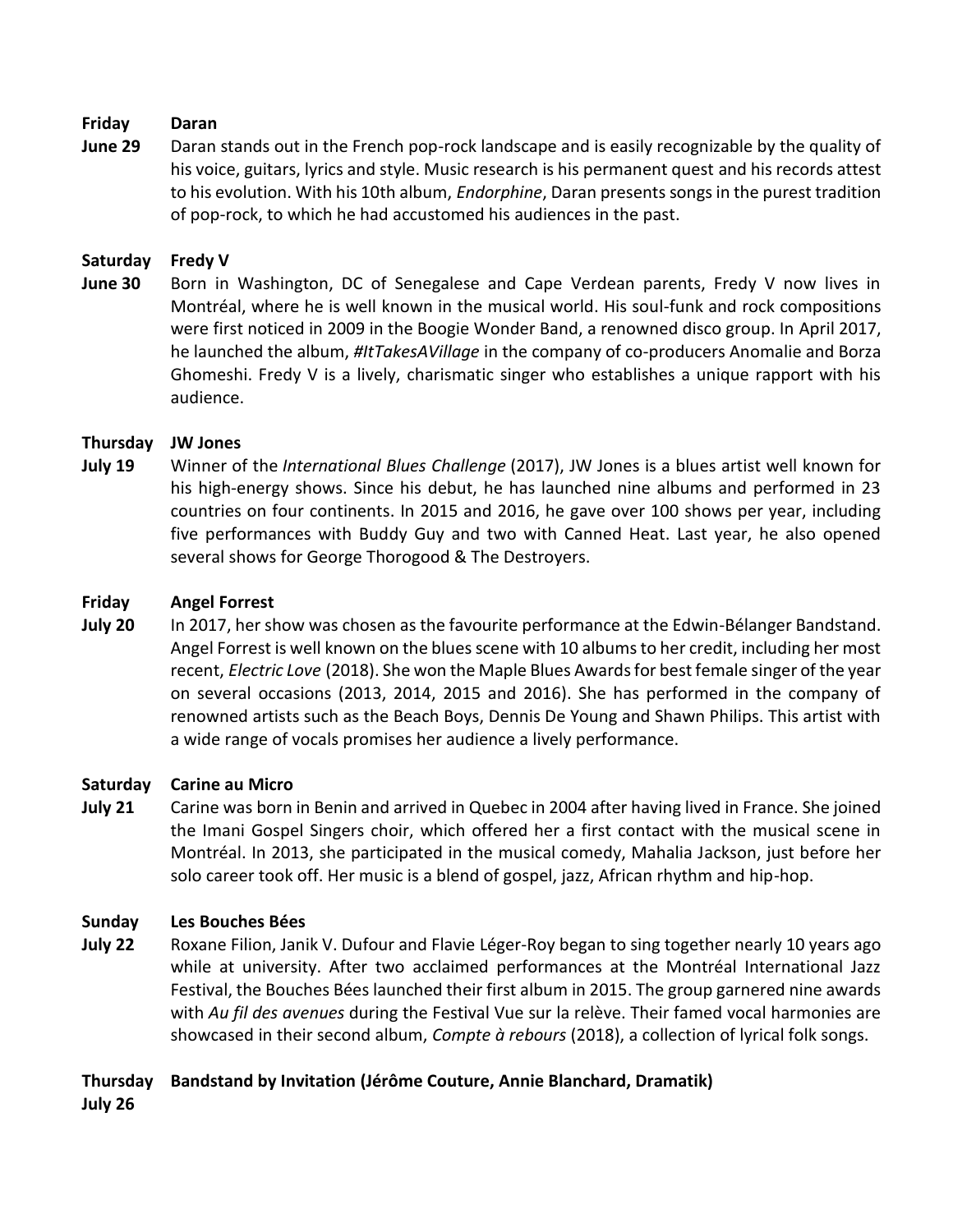Bandstand by Invitation brings together for the span of an evening three artists of the 2018 program.

After 150 stage performances all across Quebec, Jérôme Couture gave a show-stopping performance at the Bell Centre that inflamed the audience with his second song. The artist has garnered nominations, awards and hit numbers on the radio and offered his fans a new album in 2014 entitled *Gagner sa place*. This show promises to keep the audience captivated until the end.

Annie Blanchard's enchanting and comforting voice and the rock-solid support of her musicians takes the audience to a haven of folk and country and introduces fans to her musical world, drawing on childhood souvenirs and tributes to characters larger than life! She has received the Félix award for the song of the year. She has also been nominated "Revelation of the Year" and "Album of the Year" in addition to being nominated "Best Female Artist of the Year" by the prestigious CMMA.

Dramatik, a son of second generation Haitian immigrants who left their homeland to settle in Montréal, found his way to music in 1989. After garnering success on the hip-hop scene in Quebec with the group, Muzion, Dramatik launched a solo album, *La boîte noire*, which was well received by critics in 2009. Five years later, he launched *Radiothérapie* (2014), an album of catchy numbers featuring personal lyrics.

#### **Friday Tribute to Gilles Sioui**

**July 27** Gilles Sioui, an exceptional singer-songwriter and member of the Huron-wendat Nation, inspired all who crossed his path with his talent and generosity. One year after the passing of this Blues legend, his Midnight Riders (with Christian Paré, guest drummer) surrounded by friends and supporters (Guy Bélanger, Andrée Levesque-Sioui and André Lachance) will present a tribute performance to showcase his repertoire and legacy. This is a rare opportunity to share anew the music of this Wendat virtuoso.

#### **Saturday Marie-Élaine Thibert**

**July 28** For several years, Marie-Élaine Thibert was nicknamed "La môme Thibert". After many requests from her fans, the singer now offers her public an album of songs from Edith Piaf's repertoire. Recorded with merely a piano, violin and accordion accompaniment, the 10 songs in this album highlight the singer's unique voice and raw emotion.

#### **Sunday Pulse Fiction : tribute to Pink Floyd**

**July 29** Pulse Fiction, a band of nine talented musicians, has paid tribute to Pink Floyd since 2012. Pulse Fiction replicates the famous British group's repertoire, taking care to present all of Pink Floyd's songs and the mood associated with them. The emotions and atmosphere of Pink Floyd, very much present on stage, will spark tinges of nostalgia sure to please the audience.

### **Thursday Annie Blanchard**

**August 2**